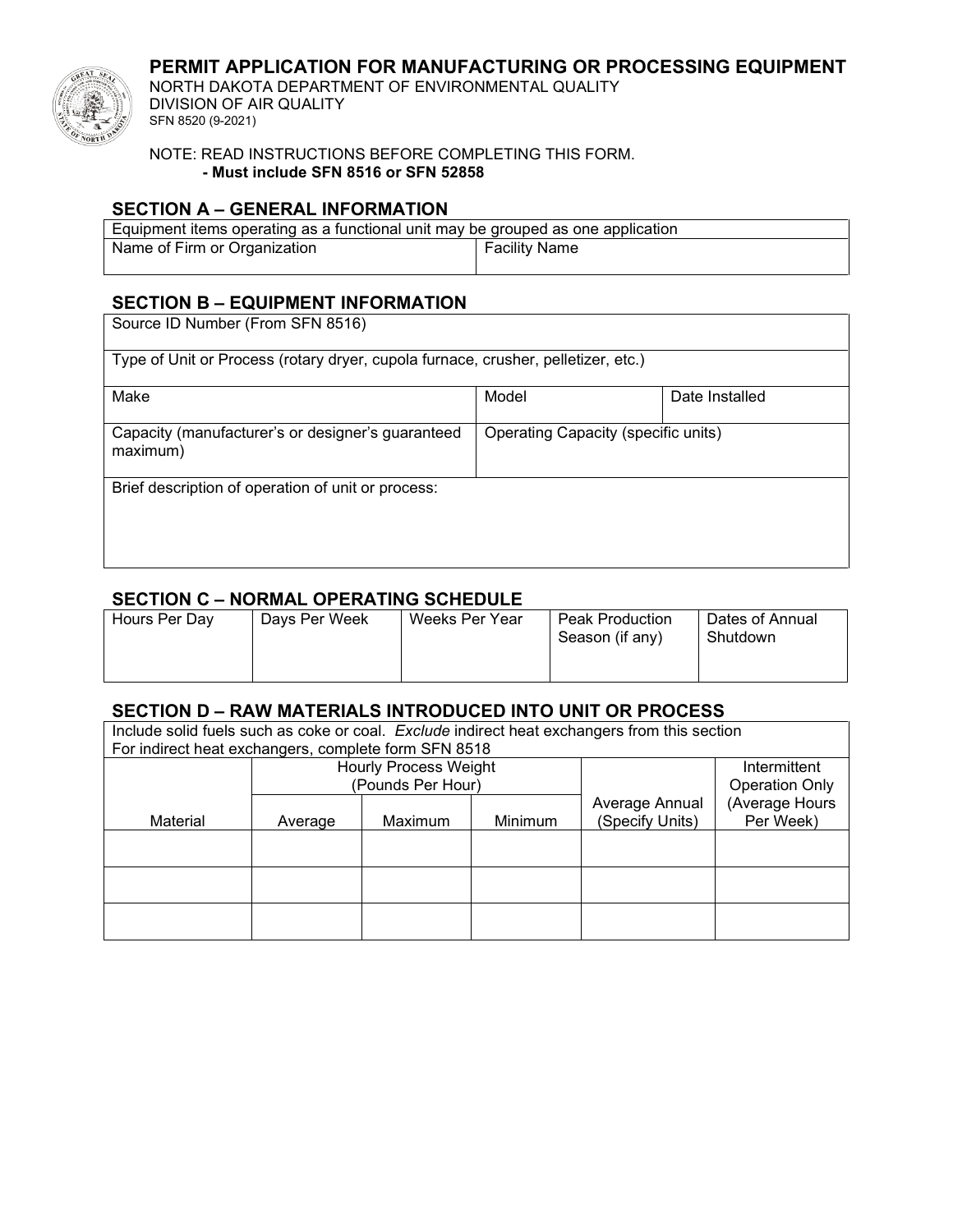# **SECTION E – PRODUCTS OF UNIT OR PROCESS**

| Include all, even those not usable because they do not meet specifications |                                                   |         |         |                 |                                       |
|----------------------------------------------------------------------------|---------------------------------------------------|---------|---------|-----------------|---------------------------------------|
|                                                                            | <b>Hourly Process Weight</b><br>(Pounds Per Hour) |         |         |                 | Intermittent<br><b>Operation Only</b> |
|                                                                            |                                                   |         |         | Average Annual  | (Average Hours                        |
| Material                                                                   | Average                                           | Maximum | Minimum | (Specify Units) | Per Week)                             |
|                                                                            |                                                   |         |         |                 |                                       |
|                                                                            |                                                   |         |         |                 |                                       |
|                                                                            |                                                   |         |         |                 |                                       |
|                                                                            |                                                   |         |         |                 |                                       |
|                                                                            |                                                   |         |         |                 |                                       |
|                                                                            |                                                   |         |         |                 |                                       |

## **SECTION F – FUELS USED**

| Coal (Tons/Yr)               | % Sulfur | % Ash | Oil (Gal/Yr)    | % Sulfur | Grade No.       |
|------------------------------|----------|-------|-----------------|----------|-----------------|
| Natural Gas (Thousand CF/Yr) |          |       | LP Gas (Gal/Yr) |          | Other (Specify) |

#### **SECTION G – EMISSION POINTS**

| List each point separately, number each and locate on attached flow chart |              |                       |            |                  |                     |
|---------------------------------------------------------------------------|--------------|-----------------------|------------|------------------|---------------------|
|                                                                           | Stack Height | <b>Stack Diameter</b> | Gas Volume |                  | <b>Gas Velocity</b> |
| Number                                                                    | (ft)         | (ft at top)           | (ACFM)     | Exit Temp $(°F)$ | (fps)               |
|                                                                           |              |                       |            |                  |                     |
|                                                                           |              |                       |            |                  |                     |
|                                                                           |              |                       |            |                  |                     |
|                                                                           |              |                       |            |                  |                     |
|                                                                           |              |                       |            |                  |                     |
|                                                                           |              |                       |            |                  |                     |
|                                                                           |              |                       |            |                  |                     |
|                                                                           |              |                       |            |                  |                     |

#### **SECTION H – AIR CONTAMINANTS EMITTED**

| Known or Suspected - Use same identification number as above |           |           |         |                          |  |  |
|--------------------------------------------------------------|-----------|-----------|---------|--------------------------|--|--|
|                                                              |           |           | Amount  |                          |  |  |
| Number                                                       | Pollutant | Pounds/Hr | Tons/Yr | <b>Basis of Estimate</b> |  |  |
|                                                              |           |           |         |                          |  |  |
|                                                              |           |           |         |                          |  |  |
|                                                              |           |           |         |                          |  |  |
|                                                              |           |           |         |                          |  |  |
|                                                              |           |           |         |                          |  |  |
|                                                              |           |           |         |                          |  |  |
|                                                              |           |           |         |                          |  |  |
|                                                              |           |           |         |                          |  |  |

## **SECTION I – VOLATILE ORGANIC COMPOUNDS**

| Are any volatile organic compounds (VOCs) stored on premises?<br>No.<br>Yes – List Below |                     |                      |  |  |  |  |
|------------------------------------------------------------------------------------------|---------------------|----------------------|--|--|--|--|
| See 40 CFR 51.100(s) for classes of compounds covered                                    |                     |                      |  |  |  |  |
| <b>Material Stored</b>                                                                   | Size Tank (Gallons) | Vapor Control Device |  |  |  |  |
|                                                                                          |                     |                      |  |  |  |  |
|                                                                                          |                     |                      |  |  |  |  |
|                                                                                          |                     |                      |  |  |  |  |
|                                                                                          |                     |                      |  |  |  |  |
|                                                                                          |                     |                      |  |  |  |  |
|                                                                                          |                     |                      |  |  |  |  |